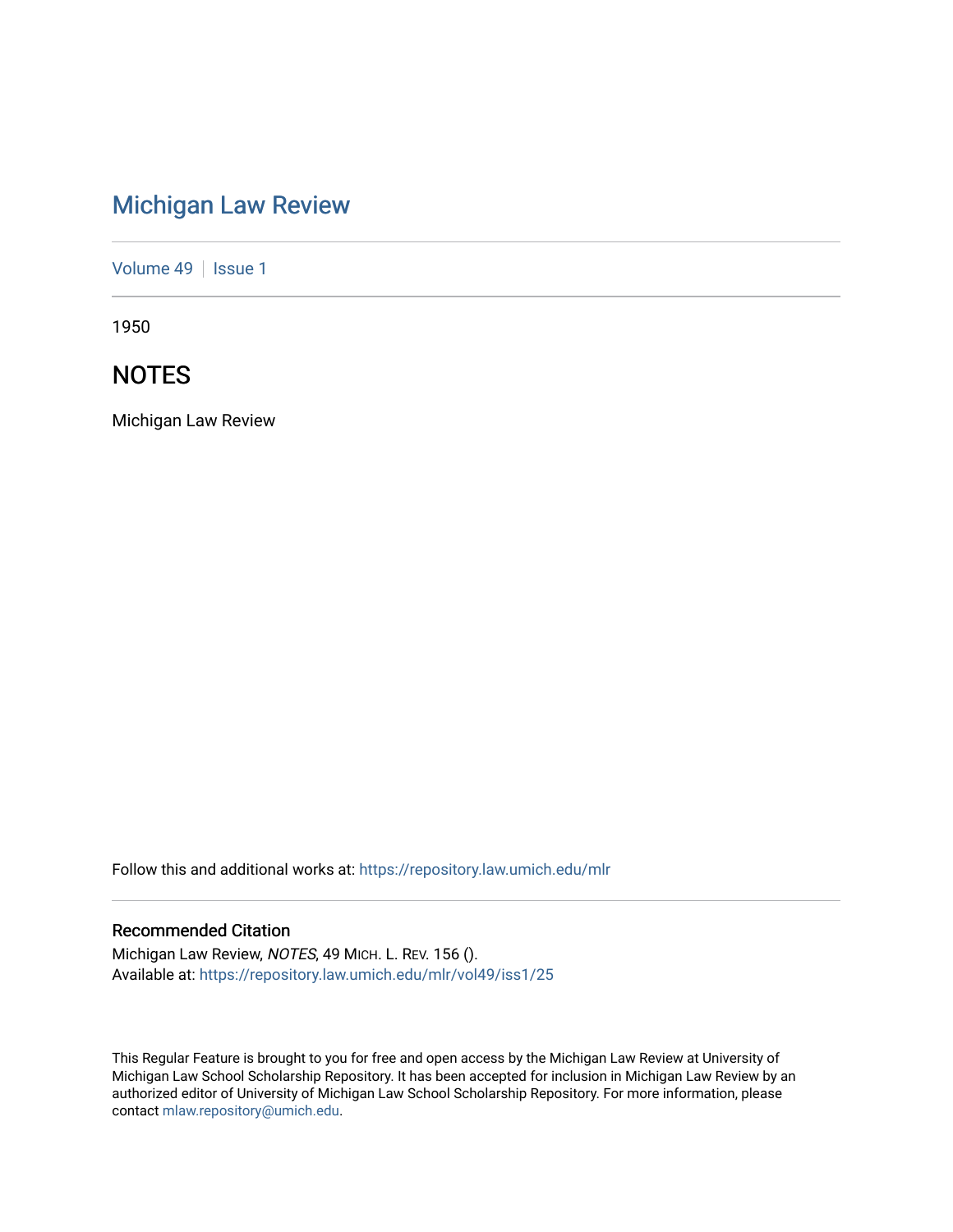# \_NOTES

# *ADMINISTRATWE LAW*

AN INTRODUCTION TO ADMINISTRATIVE LAw, With Selected Cases. 2d ed. By *James Hart,* Professor of Law, University of Virginia. New York: Appleton-Century-Crofts. 1950. Pp. xxviii, 819. \$7.

#### *BIOGRAPHY*

A SEGMENT OF MY TIMES. By *Joseph M. P10sknuer,* formerly justice of the appellate division of New York Supreme Court. New York: Farrar, Straus. 1950. Pp. 270. \$3.

# *BUSINESS, ECONOMICS AND FINANCE*

See also *Labor* Law, *United Nations.* 

THE FUTURE OF DEMOCRATIC CAPITAL-ISM. By *Thurman W. Arnold, Lloyd K. Garrison, Adolph A. Berle, Jr., Morris* L. *Ernst,* and *Sir Alfred Zimmern.* Philadelphia: Univ. Pa. Press. 1950. Pp. x, 112. \$2. , Second series of Benjamin Franklin Lectures of the University of Pennsylvania.

URBAN MORTGAGE LENDING BY LIFE IN-SURANCE CoMPANIEs. By *R.* J. *Saulnier,*  Barnard College, Columbia University. New York: National Bureau of Economic Research. 1950. Pp. xxi, 180. \$2.50.

# *CHURCH AND STATE*

LEGAL STATUS OF THE CHURCH IN THE PHILIPPINES. By *Jorge R. Coquia.* Washington, D.C.: The Catholic University of America Press. 1950. Pp. xiv, 224. Paper.

#### *COMPARATIVE LAW*

CoMPARATIVB LAw, CAsEs AND MATE-RIALS. By *Rudolf B. Schlesinger,* Associate Professor of Law, Cornell University. Brooklyn: Foundation Press. 1950. Pp. xxxiv, 552. \$7.50.

#### CORPORATIONS

THE SCHOOLS OF CORPORATE REFORM. By *Harold Gill Reuschlein,* Professor of Law, - University of Pittsburgh: Univ. of Pittsburgh Press. 1950. Pp. viii, 117. \$2.50.

### *COURTS*

See *Government, Practice and Procedure.* 

#### *FEDERALISM*

THE NEW FEDERALIST. By "Publius II"--<br>Owen J. Roberts, John F. Schmidt and Clar-*Owen J. Roberts, John* F. *Schmidt* and *Clar- ence* K. *Streit.* New York: Harper. 1950. Pp. xvii, 109. \$1.50. A presentation of the basic principles of federalism.

### FOREIGN *AFFAIRS*

INDIA' AND THE UNITED STATES. By Law*rence K. Rosinger.* New York: Macmillan. Published under auspices of the Institute of Pacific Relations. 1950. Pp. 149. \$2.75.

REPRIEVE FROM WAR. A Manual for Realists. By *Lionel Gelber,* formerly teacher of international affairs, University of Toronto, and active in "practical diplomacy" in connection with the United Nations. New York: Macmillan. 1950. Pp. x, 196. \$3. A discussion of the major national and international problems of today.

THE ADMINISTRATION OF AMERICAN FOR-EIGN AFFAIRS. By *James L. McCamy,* Professor of Political Science, University of Wisconsin. New York: Knopf. 1950. Pp. xiii, 365. \$5.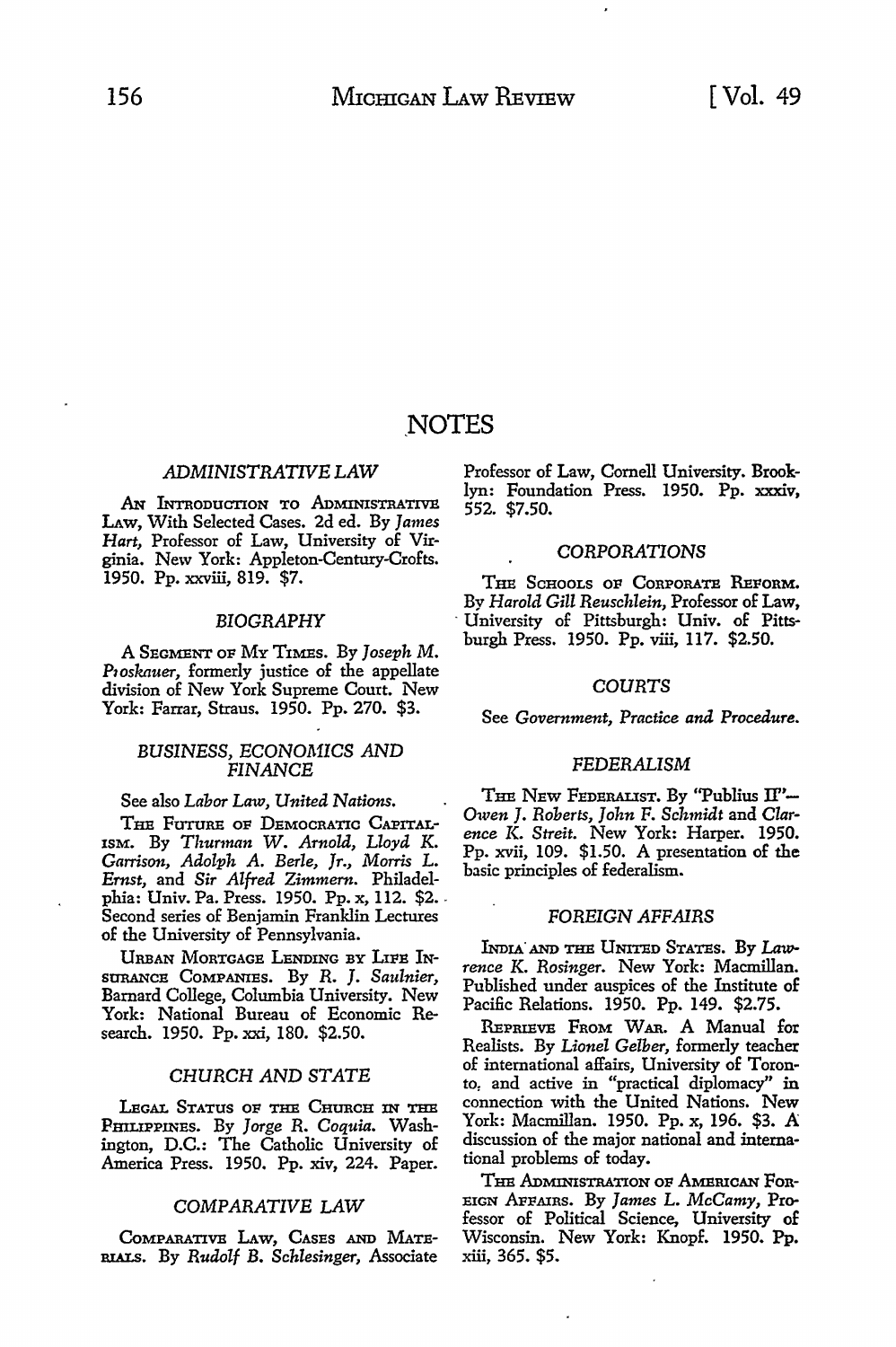THB UNITED STATES AND JAPAN. By *Edwin* 0. *Reischauer,* professor of Far Eastern Languages, Harvard. Cambridge: Harvard Univ. Press. 1950. Pp. xv, 357. \$4. This book is one of a series in the American Foreign Policy Library edited by Sumner Wells.

Tms 1s GERMANY. Edited by *Arthur Settel.* "A specially prepared report on post-war Germany by . . . the top correspondents on the spot." New York: Wm. Sloane Assocs. 1950. Pp. xvii, 429. \$4.

#### *GOVERNMENT*

lNrERGOVERNMENTAL RELATIONS AND THE COURTS. Intergovernmental relations in the United States as observed in the state of Minnesota. Research Monograph No. l. By *Forrest Talbott.* Minneapolis: Univ. of Minnesota Press. 1950. Pp. xi, 148. Paper. \$3.

SECURITY, LOYALTY, AND SCIENCE. By *Walter Gellhorn,* Professor of Law, Colum· bia University. Ithaca, New York: Cornell Univ. Press. 1950. Pp. viii, 300. \$3. The author believes that research in the theory of physics and allied fields should be left free; only that having an exclusively military application should be secret.

THE AMERICAN CENTURY. The Godkin Lectures at Harvard University in 1949. By *Ralph* E. *Flanders,* U. S. Senator. Cambridge, Mass.: Harvard Univ. Press. 1950. Pp. 101. \$2.50. The author proposes a "middle-of-the-road" domestic and foreign program.

THE DECLARATION OF INDEPENDENCE AND WHAT IT MEANs ToDAY. By *Edward Dumbauld,* attorney, formerly a special assistant to **U.S.** Attorney General. Norman: Univ. of Oklahoma Press. 1950. Pp. xiii, 194. \$3. A detailed and fully documented study for those who want "to understand it better, to interpret it correctly, to grasp its full meaning, and to ponder its significance for us today."-Preface.

THE REGULATORY PROCESS IN OPA RA-TIONING. By *Victor A. Thompson,* Associate Professor of Political Science, Illinois Institute of Technology. New York: Columbia University Press. 1950. Pp. xi, 466. \$5.75.

THE STRUCTURE OF LOCAL GOVERNMENT IN ENGLAND AND WALES. By *W. Eric Jackson,* Assistant clerk of the London County Council. New York: Longmans, Green. 1950. Pp. xix, 261. \$2.50.

#### *HISTORY*

See also *Government,* 

Tm! AMERICAN AS REPoRMBR, By *Arthur* 

*M. Schlesinger.* Cambridge, Mass.: Harvard Univ. Press. 1950, Pp. xi, 127. \$2.25.-The author discusses the significance of the reform spirit as a vital ingredient in our developing American democracy.

# *INTERNATIONAL LAW*

CASES AND MATERIALS ON lNrERNATION-AL LAW. By *Edwin* D. *Dickinson,* Professor of Law, University of Pennsylvania. Brooklyn: Foundation Press. 1950. Pp. xxix, 740. \$8.

#### JURISPRUDENCE

THE PROVINCE AND FUNCTION op **LAw.**  A Study in Jurisprudence. By *Julius Stone,*  Professor of Law, Auckland University College, New Zealand. Cambridge: Harvard Univ. Press. 1950. Pp. lxi, 918. \$10.

# LABOR *LAW*

FINANCIAL REPORTS OF LABOR UNIONS. By *George Kozmetsky,* Instructor in Business Administration, Harvard. Boston: Division of Research, Harvard Business School. 1950. Pp. xi, 280. \$3.50.

THE LAw AND PRACTICE RELATING To SAFETY IN FACTORIES. Montreal: International Labour Office. 1949. Pp. xvii, 1701. \$8.50.

THE MANAGEMENT OF PERSONNEL AND LABOR RELATIONS. 2d ed. By *Gordon S. Watkins,* Provost, University of California, *Paul* A. *Dodd,* Dean of the College of Letters and Science, University of California, *Wayne* L. *McNaughton,* Associate Professor of Personnel Management and Industrial Relations, University of California, and *Paul Prasow,* Assistant Professor of Industrial Relations, University of Southern California. New York: McGraw-Hill. 1950. Pp. xviii, 974. \$5.75.

THE RIGHT TO ORGANIZE AND ITS LIMITS. A Comparison of Policies in the United States and Selected European Countries. By *Kurt Braun.* Washington, D. C.: Brookings Institution. 1950. Pp. xiii, 331. \$3.

# LEGAL AID

BASIC LEGAL Aro CLINIC MATERIALS AND EXERCISES ON TAXING HoLD oP A CAsE AT LAw. By *John S. Bradway.* Durham, N. C.: Duke University Press. 1950. Pp. ix, 150. Paper. \$3.

# *MORTGAGES*

See *Business, Economics and Finance.*